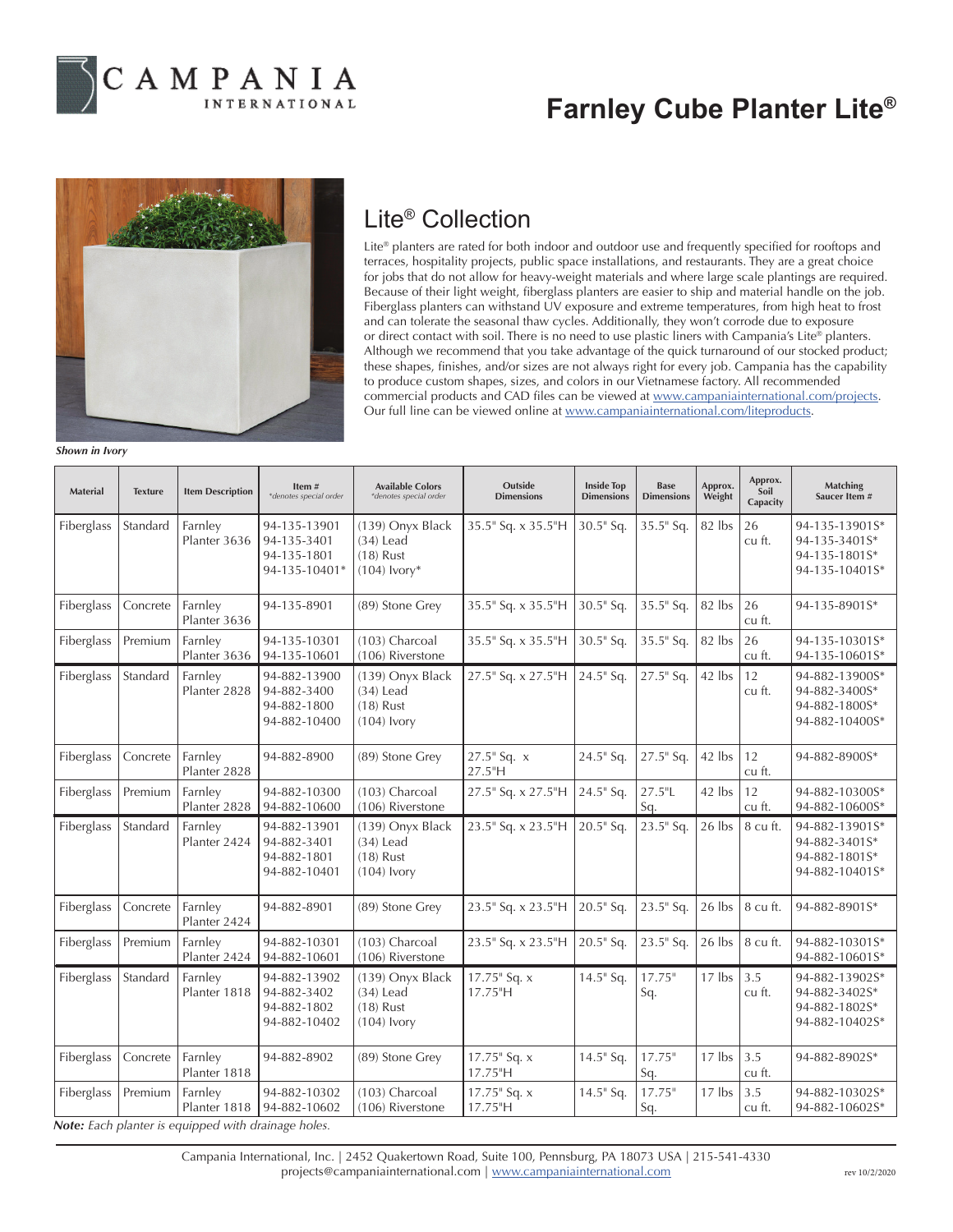### **Farnley Cube Planter Lite®**

**Isometric View**  $35.5"$ H 23.5"H 23.5"H 17.75"H 35.5"L  $27.5$ "L  $23.5$ "L  $23.5$ "L  $17.75$ "L **Top View** 30.5"W 35.5"W 24.5"W 27.5"W 23.5"W 20.5"W 14.5"W 17.75"W 20.5"L 30.5"L 24.5"L 14.5"L 27.5"L 23.5"L 17.75"L 35.5"L **InLine Saucers** П.  $\widetilde{\mathfrak{g}}$  $2^{2/4}$  H  $2^{3/4}$   $\frac{1}{2^{3/4}}$   $\frac{1}{2^{3/4}}$   $\frac{1}{2^{3/4}}$   $\frac{1}{2^{3/4}}$   $\frac{1}{2^{3/4}}$   $\frac{1}{2^{3/4}}$   $\frac{1}{2^{3/4}}$ 35.5"L 27.5"L 27.5"L 23.5"L 23.5"L 23.5"L

#### **AVAILABLE COLORS**

*Please note: Actual colors may vary slightly from those depicted below. Color samples are available upon request. Call 215-541-4330 for more info. \*Denotes non-stock color. Available by special order.*